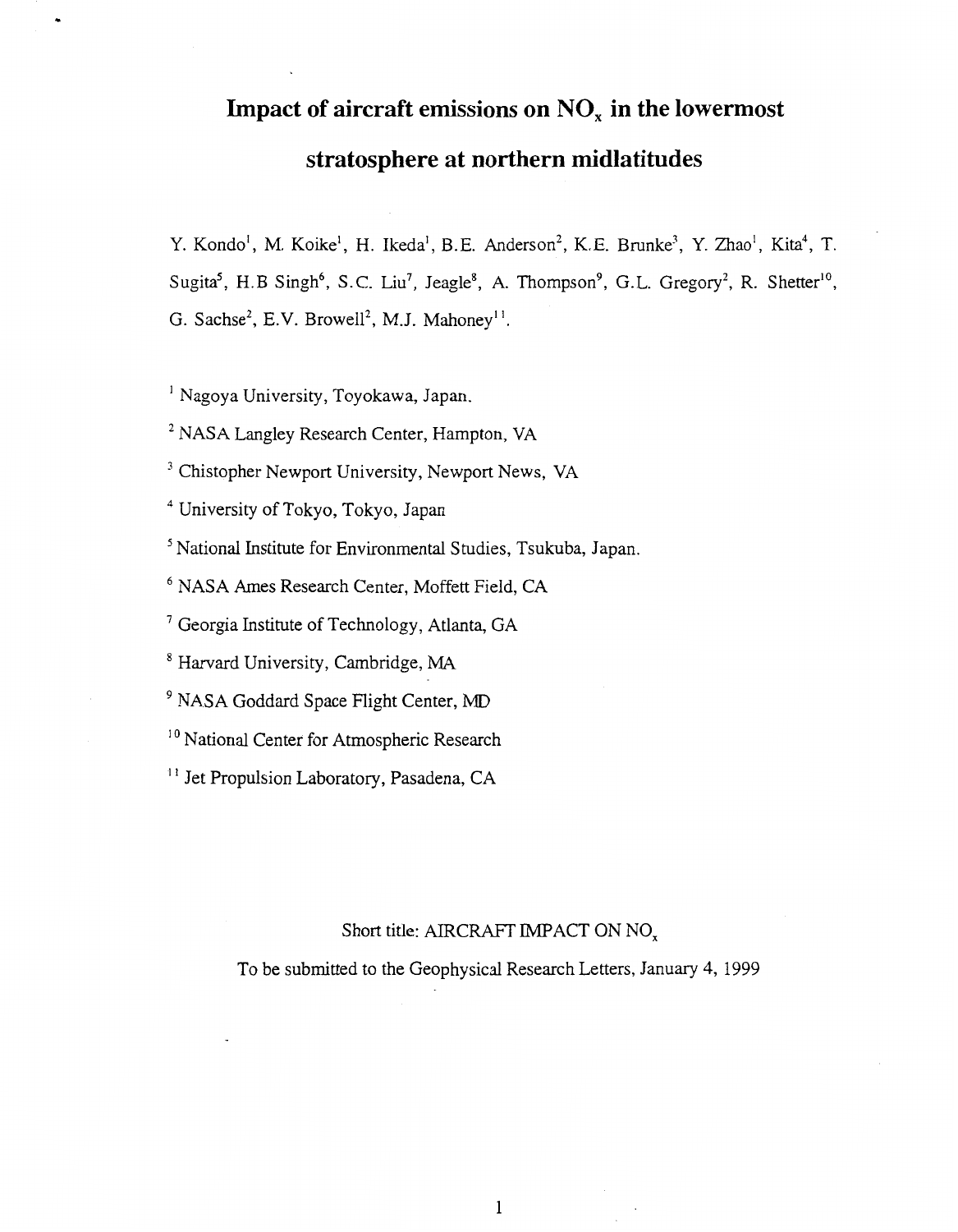*Abstract.* Airborne measurements of NO, total reactive nitrogen  $(NO<sub>y</sub>)$ ,  $O<sub>3</sub>$ , and condensation nuclei (CN) were made, together with other tracers such as CO and  $H_2O$ , within air traffic corridors over the U.S. and North Atlantic regions in October and November 1997. NO<sub>x</sub> (= NO + NO<sub>2</sub>) and NO<sub>y</sub> data obtained in the lower stratosphere were examined using the calculated increase in  $NO_y (\Delta NO_y)$  along five-day trajectories as a parameter to identify possible effects of aircraft on reactive nitrogen. The mixing ratio of CN, which is emitted from aircraft, was also used as an independent parameter to analyze the impact of aircraft on  $NO_x$ . The values of  $NO_x$  and  $NO_x/NO_y$  ratio were positively correlated with these parameters. In addition, the relationship between  $NO<sub>x</sub>$ and CN was close to that observed in aircraft plumes encountered during SONEX and other aircraft observations. These results indicate that the  $NO<sub>x</sub>$  values were enhanced by aircraft emissions. The background values of  $NO_x$  and  $NO_x/NO_y$  ratio were determined as the values for  $\Delta NO_y = 0$ . Based on these background values, aircraft emissions were estimated to have increased the  $NO<sub>x</sub>$  levels by 80 % on average in the corridor region over the US and north Atlantic.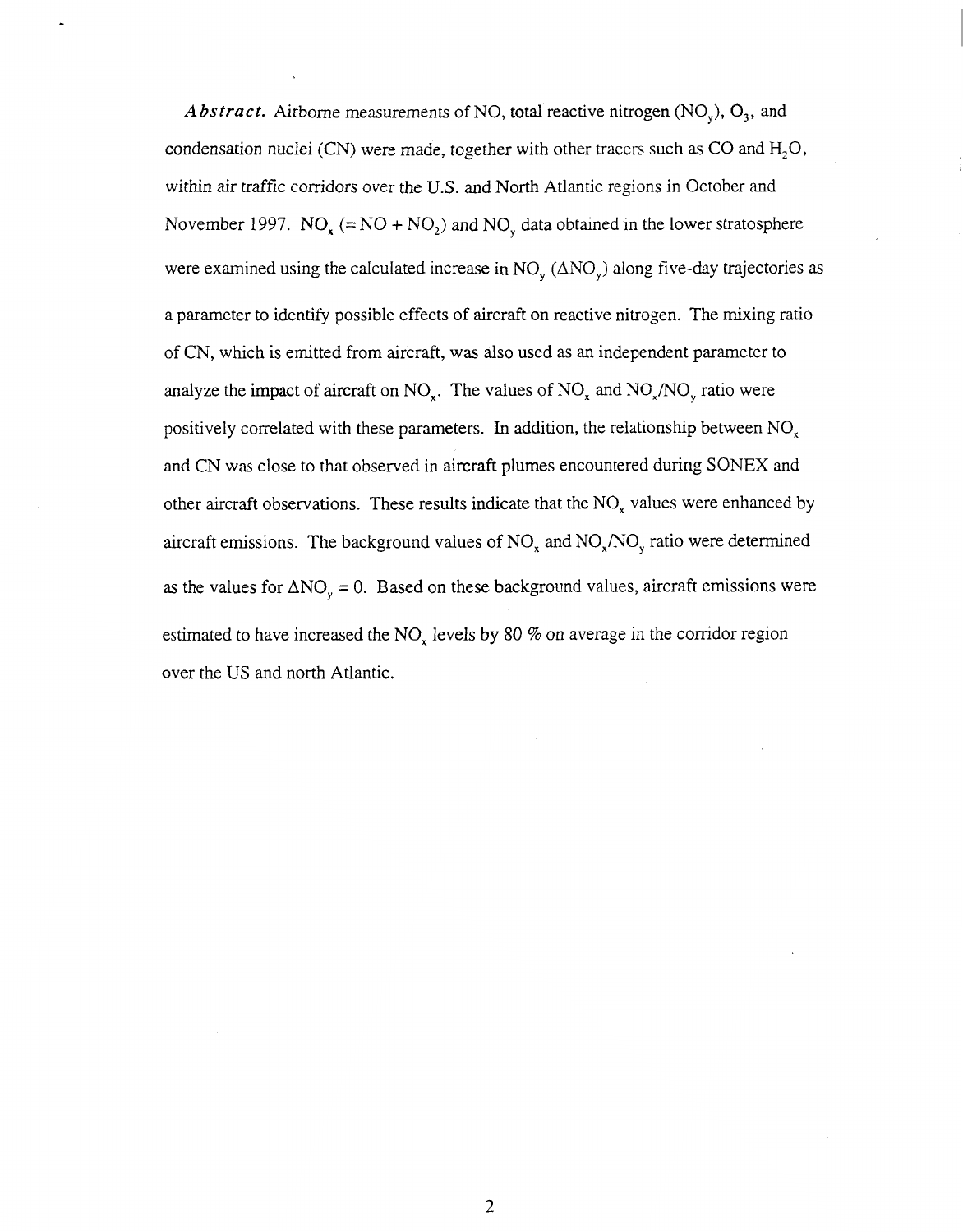## **Introduction**

Active nitrogen ( $NO_x = NO + NO_2$ ) plays a crucial role in the photochemistry of ozone in the upper troposphere (UT) and lowermost stratosphere (LS). In these regions,  $NO_x$ acts as a catalyst to produce ozone photochemically *[Singh et al.,* this issue].

Major sources of  $NO<sub>x</sub>$  in the UT are convective transport of  $NO<sub>x</sub>$  from the lower troposphere, production by lightning, emissions from aircraft, and transport from the stratosphere. Aircraft emissions may be more important in determining NO, levels in the LS than in the UT since the transport of tropospheric  $NO<sub>x</sub>$  into the stratosphere is quite limited. However, the impact of aircraft on large-scale distribution of  $NO<sub>x</sub>$  in the LS is still poorly known. Meridional distributions of  $NO<sub>x</sub>$  and  $NO<sub>y</sub>$  ranging between 40-90 °N were measured in the LS mostly in winter on board the DC-8 during the Airborne Arctic Stratospheric Expedition (AASE) I [*Carroll et al.*, 1990] and II *[Weinheimer et al.*, 1994; *Witte et al.*, 1997]. Decreases in the  $NO_x$  mixing ratios from 40 °N to the polar region were observed. Aircraft measurements of  $NO<sub>x</sub>$  and other tracers were made over the eastern North Atlantic in the *air* traffic corridor region in November *[Schlager et al.* , 1997]. Most of the  $NO<sub>x</sub>$  peaks attributed to air traffic were observed in the UT and only a small portion of the measurements was made in the LS. During the SASS Ozone and NO, Experiment (SONEX), reactive nitrogen and a number of tracers were measured over the US continent and North Atlantic Ocean, where NO, emissions from commercial aircraft are believed to be the greatest *[Singh et al.,* this issue]. The purpose of this study was to understand the effect of aircraft on NO<sub>x</sub> in the LS over these regions.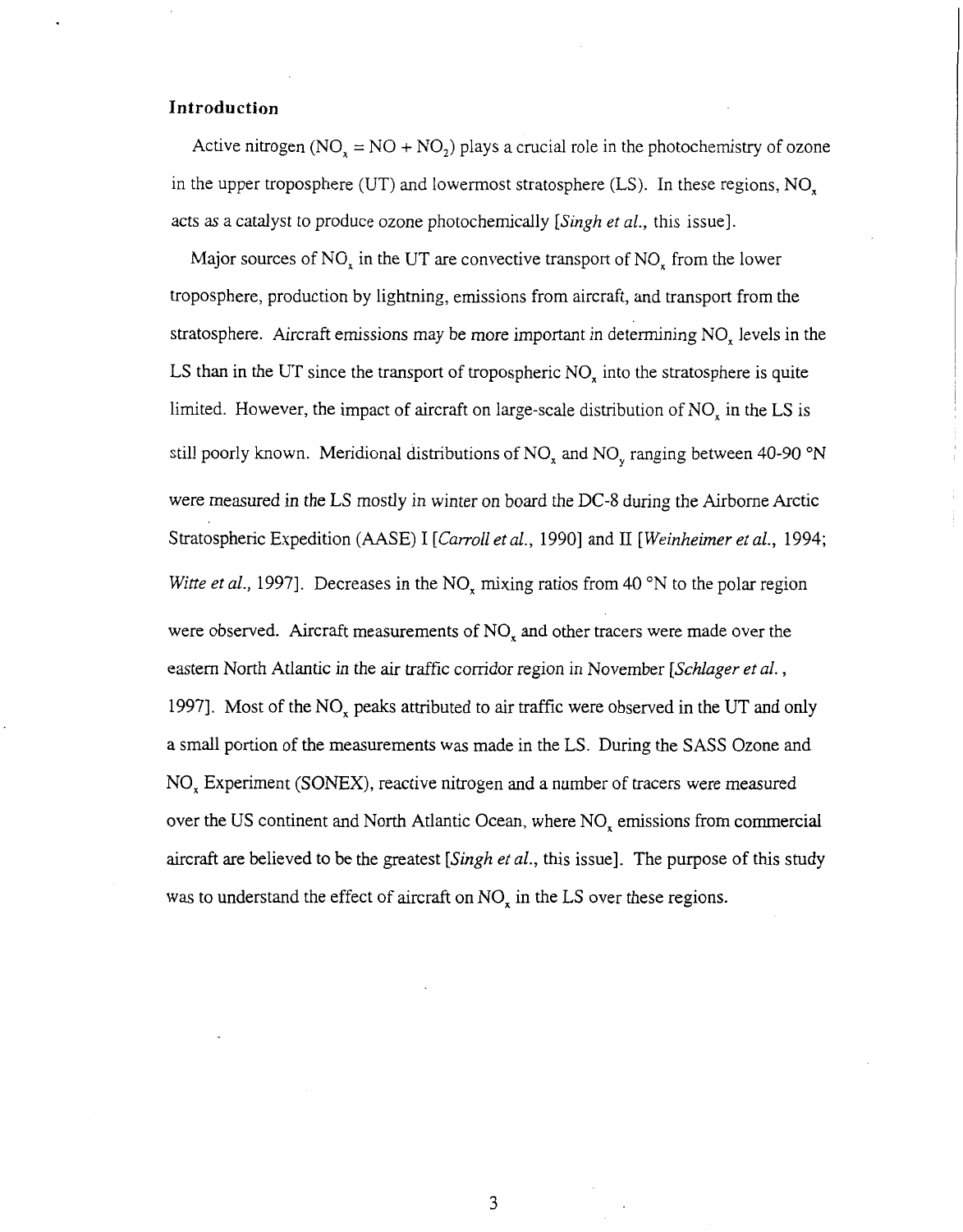### **Aircraft Observations**

The SONEX mission was carried out using the NASA Ames Research Center's Douglas DC-8 aircraft from October 7 to November 12, 1997. A total of 16 flights were completed over the US continent and Atlantic Ocean. **A** list of the equipment used for the SONEX measurements and the locations of the flights are found in *Singh et al.* [this issue]. The mixing ratios of NO,  $NO_x$ ,  $NO_y$ ,  $O_3$ ,  $CO$ ,  $H_2O$ , and CN were the key parameters used for the present analysis. Assuming the photostationary state the NO, values were calculated using the mixing ratios of NO and *0,,* and the NO, photolysis rates observed at solar zenith angles lower than  $87^\circ$ . The uncertainties in the NO<sub>2</sub> and  $NO<sub>x</sub>$  values above 7 km were about  $\pm 30$  and  $\pm 10$  %, respectively. Concentrations of volatile (fine CN) and nonvolatile CN with diameters larger than 18 nm were measured with a precision of  $\pm 10$  % using the two separate CN counters as described in *Anderson* et al. [1998a, 1998b]. The observed concentrations in number of particles cm<sup>-3</sup> at an ambient pressure and temperature were normalized to number per standard  $cm<sup>3</sup>$  (0  $^{\circ}$ C and 1013 hPa) to represent the CN mixing ratio.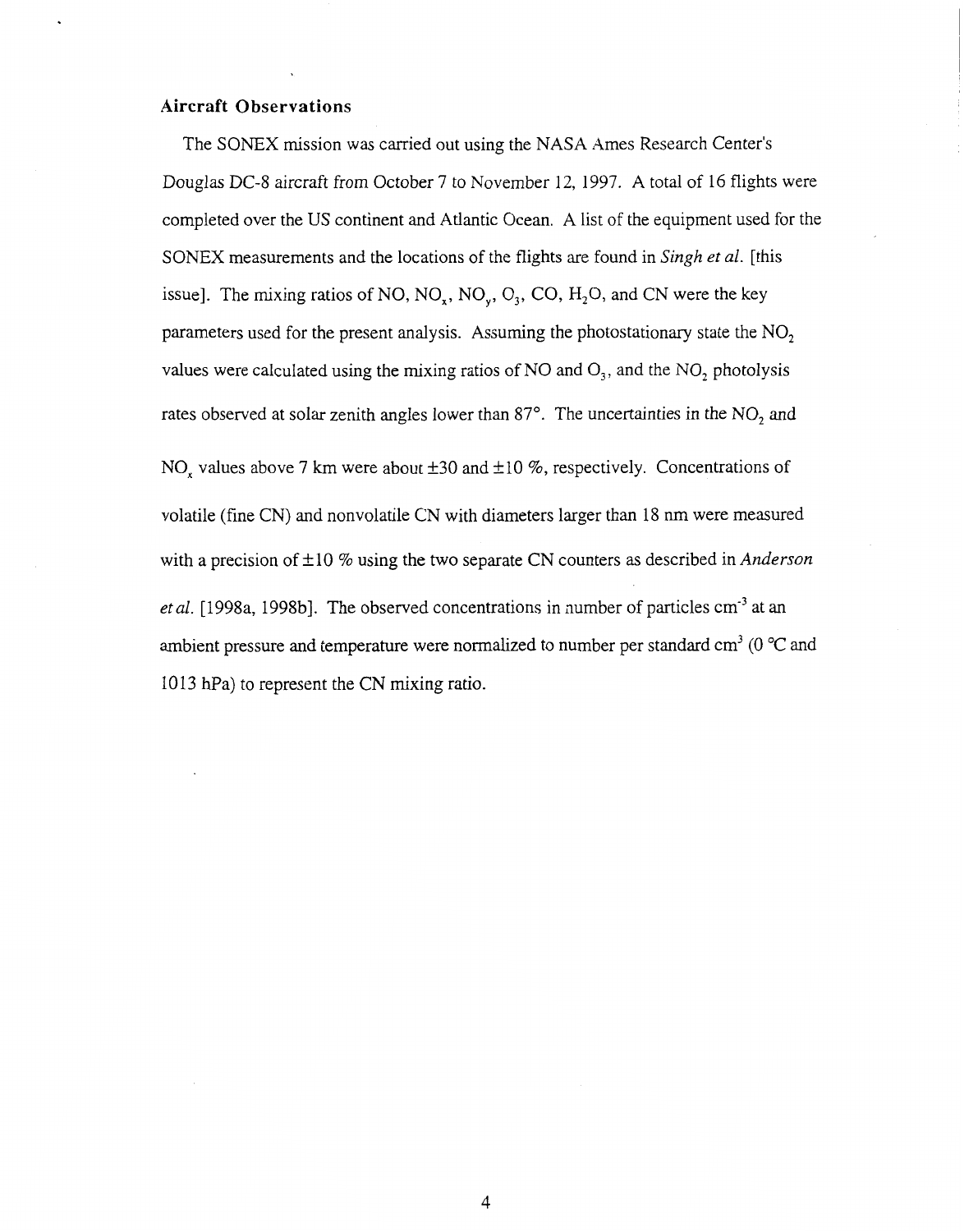#### **Results and Discussion**

The aircraft measurements in the NAFC region showed simultaneous enhancements in the NO, and CN levels lasting from a few seconds to 100 seconds. On 252 occasions, NO, enhancements exceeding 100 pptv above the background levels were identified as due to aircraft emissions in the UT and the LS *[Anderson et al.,* this issue]. The median durational value of the  $NO<sub>y</sub>$  and CN levels was 13 seconds, corresponding to an aircraft plume with a width of 3 km. These spike data were excluded from the analysis described below, although the screening of the data did not alter the statistical results. A dynamical simulation has shown that aircraft plumes disperse to **4** km in width about one hour following the emissions *[Dürbeck and Gerz*, 1996]. This means that plumes having existed less than several hours were excluded from the present analysis.

In the present analysis, we used all the LS data obtained during SONEX with  $O_3$ mixing ratios higher than 100 ppbv. The *0,* values higher than 200 ppbv were observed most frequently north of 65 °N because of a mean tropopause height as low as 8.5 km. Associated with the tropopause folding, air masses with  $O<sub>3</sub>$  values higher than 100 ppbv were transported well below the tropopause height, which was determined from the temperature and *0,* profiles obtained by the Microwave Temperature Profiler (MTP) and UV lidar (DIAL). This data was also excluded.

The NO, mixing ratios increased by a factor of 3.5 on average for the *0,* values between 25 and 125 ppbv. The increase in the NO, mixing ratios in this  $O_3$  range was associated with a corresponding increase in the  $NO<sub>v</sub>$  values, resulting in nearly constant  $NO<sub>x</sub>/NO<sub>y</sub>$  ratios of 0.25. By contrast, the median  $NO<sub>y</sub>$  values increased by only 15 % and 50 % for the  $O_3$  ranges of  $100 < O_3 < 200$  ppbv and  $100 < O_3 < 350$  ppbv, respectively. Accordingly, the changes in the NO<sub>x</sub> mixing ratios were reflected directly in the  $NO_x/NO_y$  ratios in the LS. The median  $NO_x$  levels showed a sharp decrease at an  $O_3$  mixing ratio of 200 ppbv. Given the NO<sub>x</sub> dependence on  $O_3$ , the analysis below was made for the two ranges,  $100 < O_3 < 200$  ppbv and  $200 < O_3 < 350$  ppbv. The decrease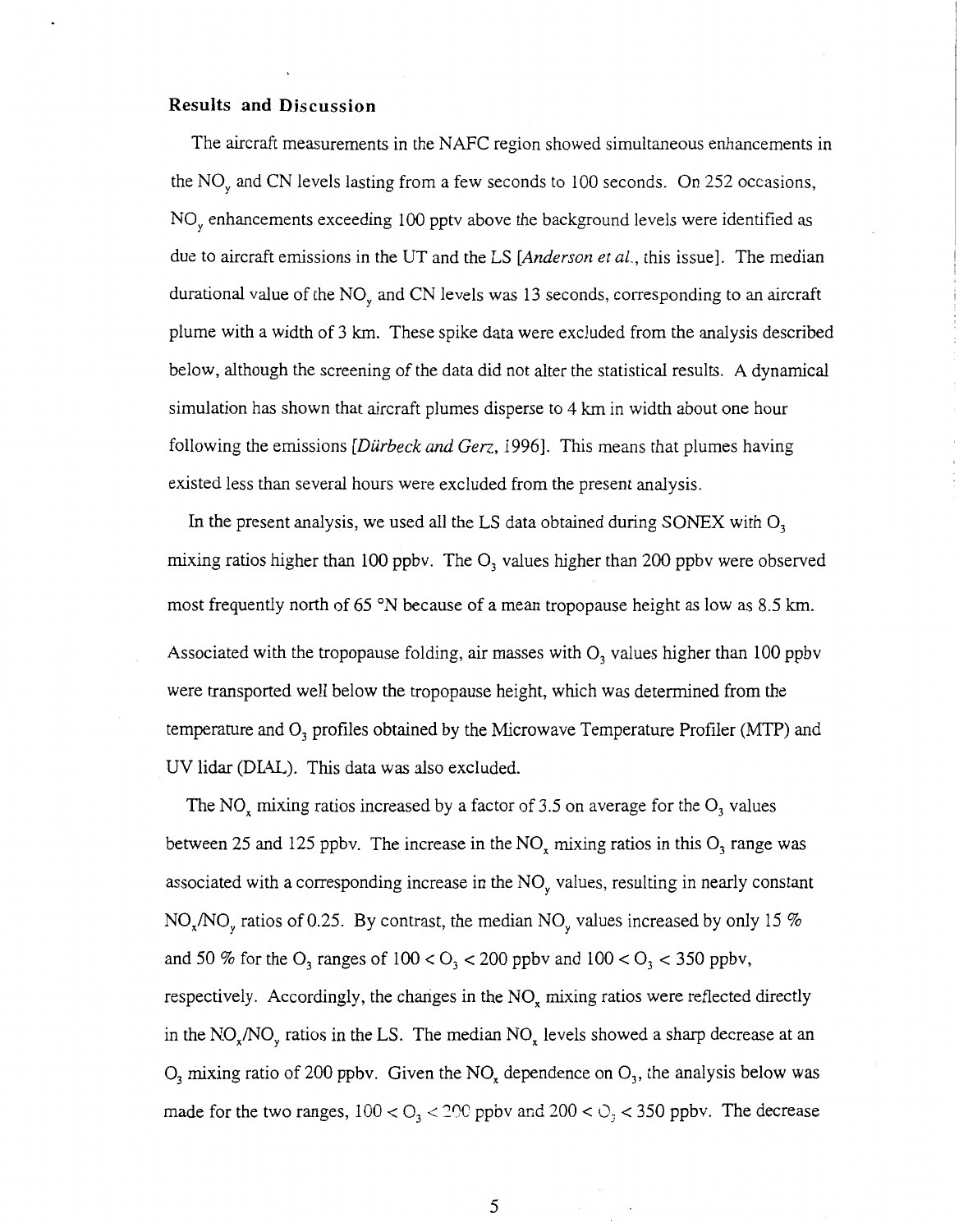in the NO,/NO, ratio with increases in the NO, and *0,* values was also observed in the Arctic UT and LS during AASE I *[Carroll et al.,* 1990]. Where  $O_1 > 100$  ppbv, the CO mixing ratios were lower than 90 ppbv, indicating that the LS air was not significantly influenced by highly polluted tropospheric air.

Figure la shows the profiles of the 10-second averaged values of NO, obtained in the LS during the entire SONEX measuring period, together with the median values for each 1 km step. In this figure two profiles for the different  $O_3$  ranges are given. Between 8.5 and 11.5 km, the  $NO_x$  mixing ratios often showed enhanced values. The median  $NO_x$ values above 10 km were higher than those below 8 km by a factor of 3-4 where 100 < *0,* < 200 ppbv. Similar to the NO, mixing ratios, the CN mixing ratios above 10 km (not shown) were larger than those below 8 km by a factor of 2-2.5. Inasmuch as commercial air traffic was the busiest between 8.7 km and 12.3 km, the increases in the  $NO<sub>x</sub>$  and CN mixing ratios at these altitudes suggest the influence of aircraft on these species. In accord with the present CN data, thin layers of highly concentrated CN were often observed in the same altitude region by balloon-borne CN counters launched from Laramie, Wyoming (41 °N, 106 °W) [Hofmann et al., 1998]. By contrast, where  $O_3$  > 200 ppbv, the median values of  $NO<sub>x</sub>$  and CN did not show any enhancement between 8.5 and 11.5 km.

In order to understand the impact of air traffic on the variability of the  $NO<sub>x</sub>$  levels more quantitatively, increases in the  $NO<sub>x</sub>$  mixing ratios along five-day kinematic trajectories were calculated by integrating the  $NO<sub>x</sub>$  molecules emitted from aircraft into these air masses. For this calculation, the monthly mean  $NO<sub>x</sub>$  emission distribution from the ANCAT/EC2 emission inventory *[Gardner, 1998]* was used. The ANCAT/EC2 emission inventory, which is very similar to the NASA inventory *[Baughcwn et al.* , 19961, is given at each one degree grid point in latitude and longitude with a vertical resolution of 1 km. The trajectories were calculated using the European Centre for Medium-Range Weather Forecasts (ECMWF) gridded data. During transport, part of the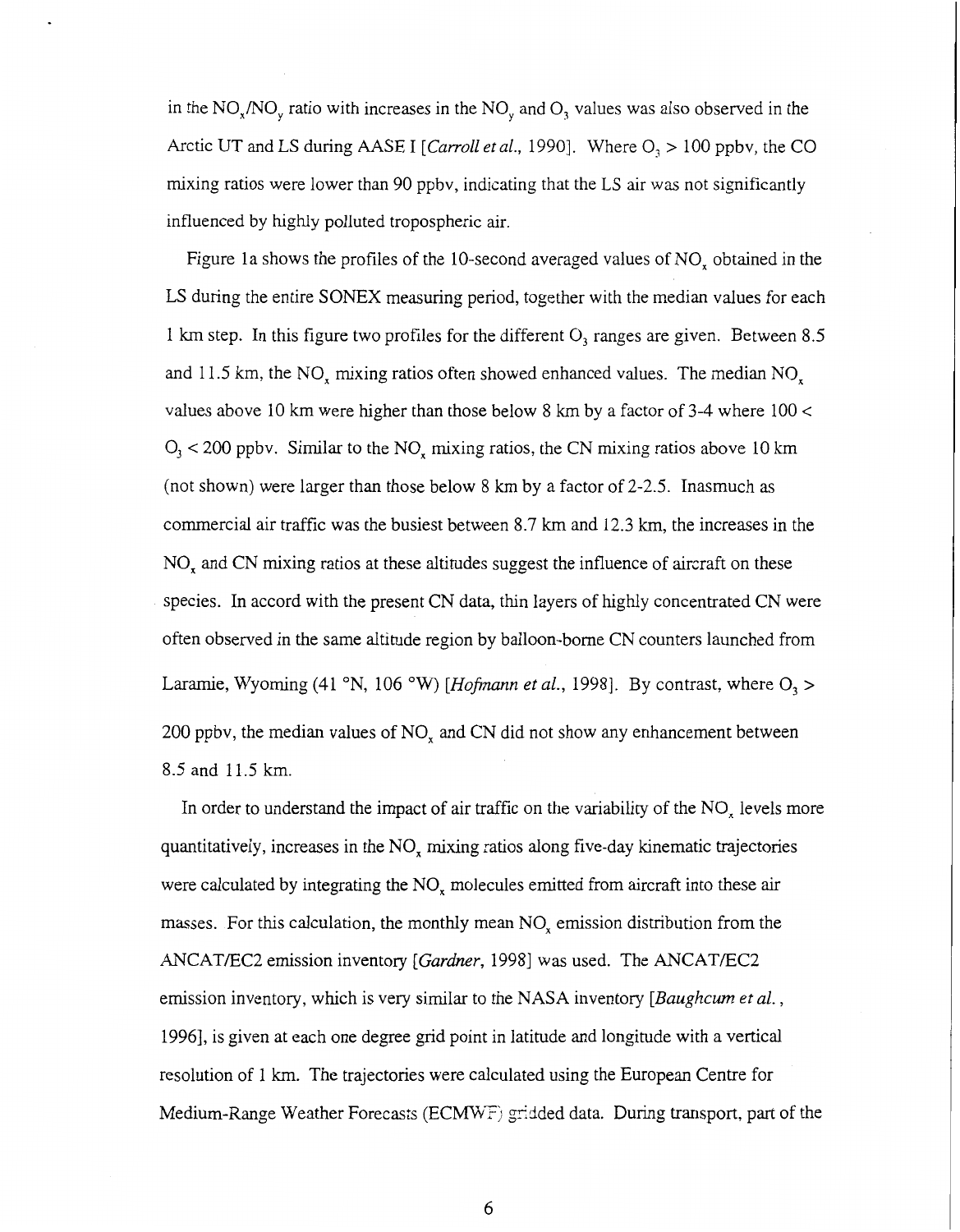NO, emitted from aircraft is oxidized to reservoir species such as  $HNO<sub>3</sub>$  and  $HNO<sub>4</sub>$  by the reactions with OH and HO<sub>2</sub>. Hydrolysis of  $N_2O_5$  on sulfate aerosols also converts  $NO<sub>x</sub>$  into  $HNO<sub>3</sub>$ . The total increase in the calculated  $NO<sub>x</sub>$  abundance assuming no chemical loss represents the increase in  $NO<sub>v</sub>$  and therefore is denoted as  $\Delta NO<sub>v</sub>$ .

The  $\Delta NO_y$  profiles are shown in Figure 1b. Where  $100 < O_3 < 200$  ppbv, the  $\Delta NO_y$ values above 10 km were significantly higher than those below, consistent with the  $NO<sub>x</sub>$ and CN profiles. The peak median  $\Delta NO_y$  value at 10-12 km was about 100 pptv, which represents a significant portion of the NO, value observed at the same altitudes. The  $\Delta NO_{v}$  values where  $O_{v} > 200$  ppbv were lower than those where  $100 < O_{v} < 200$  ppbv by a factor of 2-4, due to light air traffic north of 65 °N. Therefore the O<sub>3</sub> dependence of the  $\Delta NO_y$  values partly explains the dependence of the NO<sub>x</sub> and CN values on the O<sub>3</sub> values.

The observed values of NO<sub>x</sub> are directly compared with  $\Delta NO_y$  in Figure 2. For this comparison data obtained above 9.5 km was used. Similar comparisons were also made for the values of the  $NO_x/NO_y$  ratio and CN. The  $NO_x$  and CN mixing ratios and the  $NO_x/NO_y$  ratios increased with  $\Delta NO_y$ , expressed by the following equations:

 $[NO_x] = 89 + 0.849 [ \Delta NO_x]$  (r<sup>2</sup> = 0.51) (1)

 $NO_x/NO_y = 0.131 + 0.000988 [\Delta NO_y]$  ( $r^2 = 0.53$ ) (2)

 $[CN] = 833 + 6.15 [\Delta NO_{v}]$  (r<sup>2</sup> = 0.37) (3)

Here  $[NO_x]$  and  $[ANO_y]$  are expressed in units of pptv and  $[CN]$  is expressed in the unit of number STP cm<sup>3</sup>. The square of the correlation coefficient is given as  $r^2$ . The majority of the LS data was obtained at  $10-12$  km and the equations  $(1)-(3)$  represent this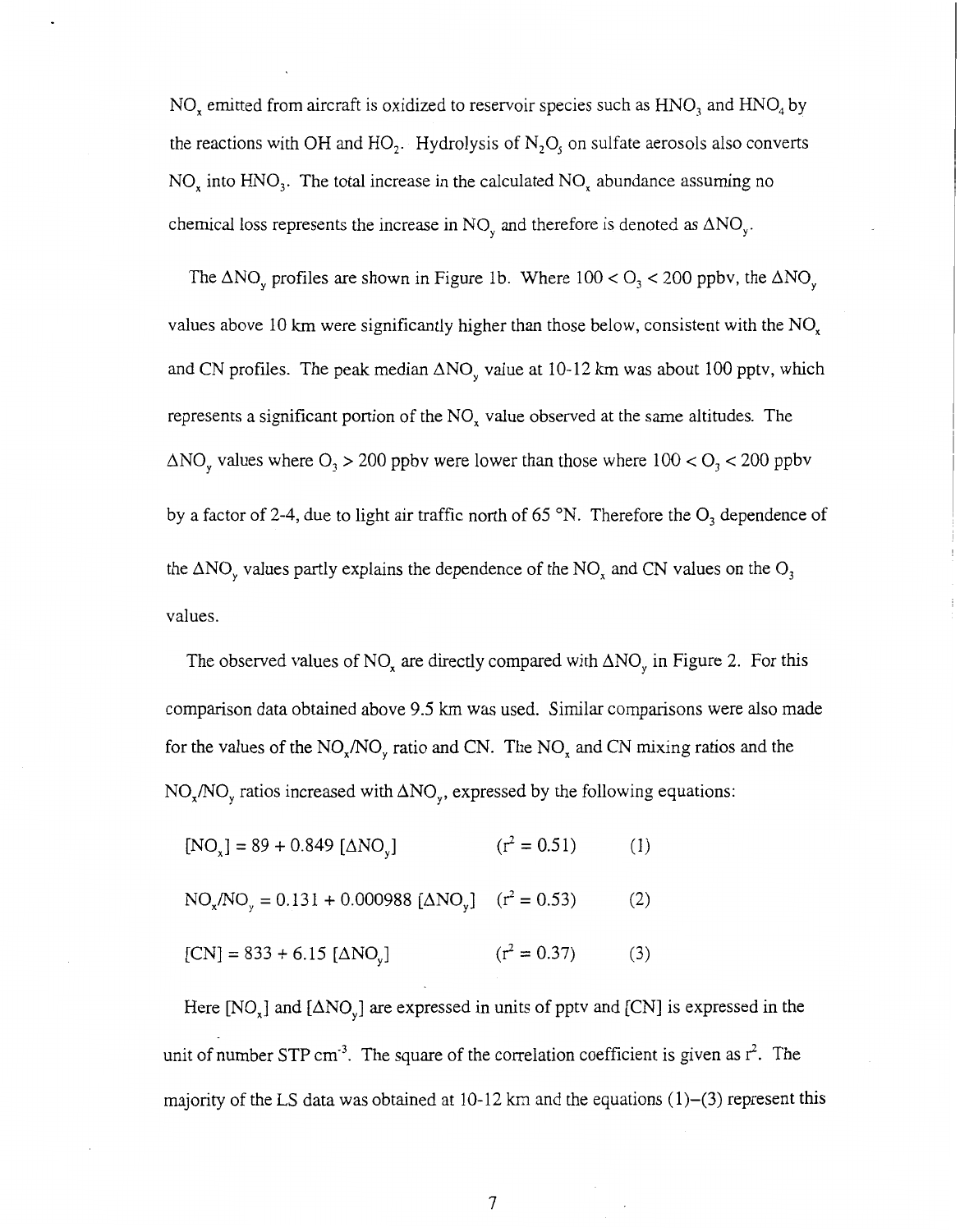altitude range. The number of days the air mass took to reach 50 % of the  $\Delta NO$ , values is also shown in Figure **2.** It can be seen that injection of NO, occurred rather uniformly over the five-day period. For the  $\Delta NO_y$  values of 100-150 pptv with the most recent aircraft injections, the effect of chemical conversion of NO, should be at a minimum. Even for this data, the scatter of the observed NO, values ranged from 100 to 300 pptv, partly due to an error in estimating the  $\Delta NO<sub>v</sub>$  values from the ANCAT/EC2 data.

The slope in equation (1) is close to 1, suggesting that a significant portion of  $\Delta NO_{v}$ remained in the form of NO<sub>x</sub>. The NO<sub>x</sub>/NO<sub>y</sub> ratio dependence on  $\Delta NO_y$  is also significant with an  $r^2$  value very similar to that for NO<sub> $r$ </sub>, a result consistent with the median NO<sub>y</sub> values changing by only 15 % in the  $100 < O<sub>3</sub> < 200$  range, as discussed above.

The NO<sub>x</sub> values where  $O_3 > 200$  ppbv are expressed as a function of [ $\triangle NO_y$ ] by the following equation:

 $[NO_x] = 31 + 0.805 [ \Delta NO_x ]$   $(r^2 = 0.45)$  (4)

The  $NO<sub>x</sub>$  values expressed by this equation are about 60 pptv lower than those by equation (1) on average, although the slopes of both equations are similar. Similarly, the  $NO_x/NO_y$  ratios where  $O_3 > 200$  ppbv were also lower than those where  $100 < O_3 < 200$ ppbv by about 0.1. The  $O_3$  values higher than 200 ppbv were often observed north of 65 <sup>o</sup>N as discussed above. At higher latitudes, decreased solar radiation combined with more rapid formation of  $N_2O_5$  due to higher  $O_3$  mixing ratios can enhance the NO<sub>x</sub> oxidation rate, leading to lower  $NO_x$  values.

In addition to  $\Delta NO_y$ , the CN mixing ratio may also serve as a parameter by which to characterize the degree of the effect of aircraft on  $NO<sub>x</sub>$ . It is free from the uncertainty of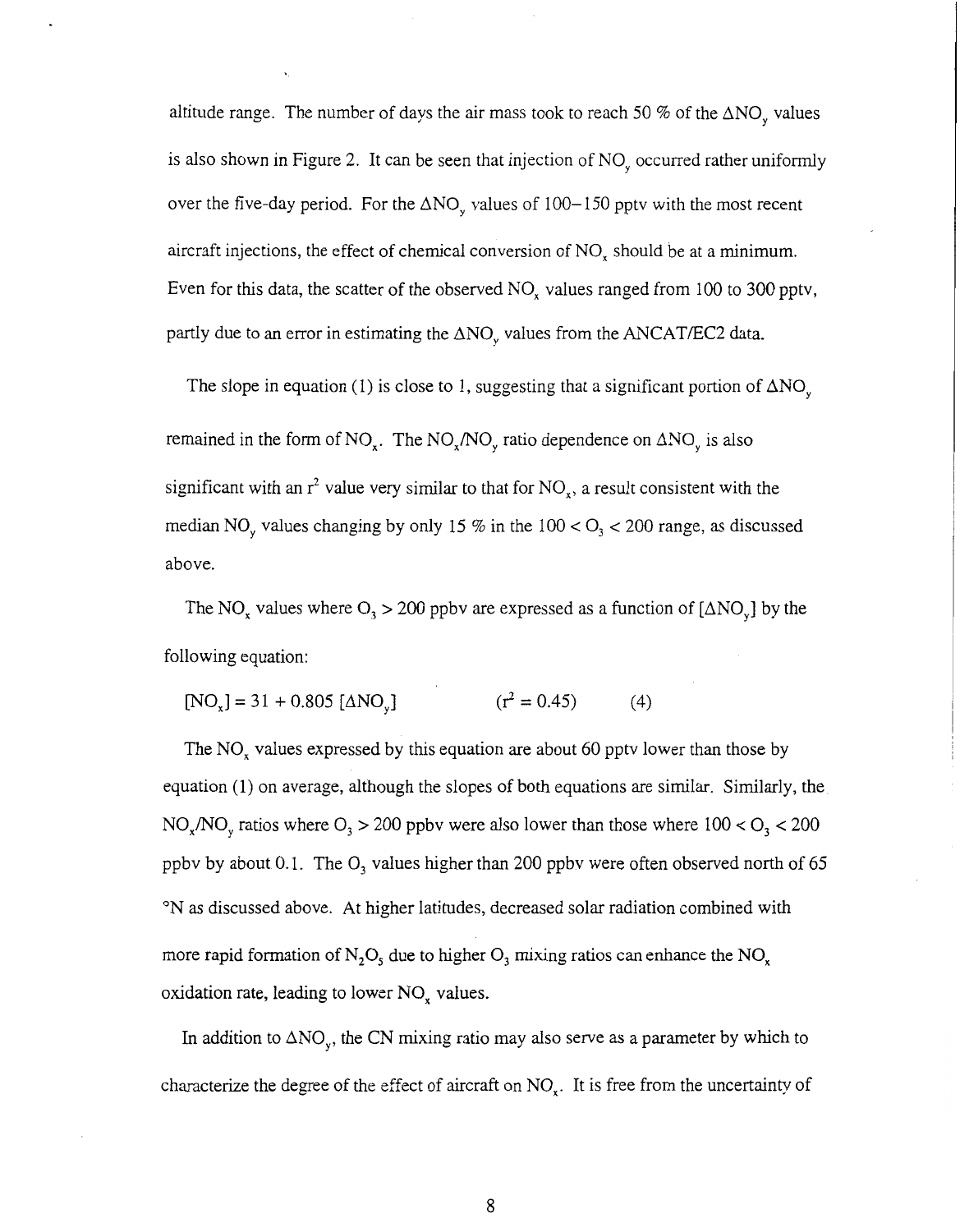the emission inventory associated with the  $\Delta NO_{v}$  estimate since NO<sub>x</sub> and CN are emitted from aircraft simultaneously. First, the relationship between enhanced levels of NO, ( $\delta NO_y$ ) and CN ( $\delta CN$ ) in aircraft plumes was derived. The  $\delta NO_y/\delta CN$  ratios were scattered between 0.04 and 0.2 and the median value was  $0.097$  pptv  $cm<sup>-3</sup>$ . The wide range in the  $\delta NO_y/\delta CN$  ratios reflects the variability in the emission indices (EI's) of CN and NO,, depending on various parameters, including the type of the engine, sulfur content in the fuel, and fuel flow *[Miake-Lye, et al.,* 1998; *Hugen etal.,* 1998; *Anderson et al*, 1998a and 1998b]. Assuming an  $NO<sub>2</sub> EI$  of 11 g/kg (fuel burned), the  $\delta NO<sub>v</sub>/\delta CN$ ratio of 0.097 pptv cm<sup>-3</sup> corresponds to a CN EI of  $5.5 \times 10^{16}$  particles/kg (fuel burned). This value falls within the range of the values obtained by the aircraft measurements during Subsonic aircraft: Contrails and Cloud Effects Special Study (SUCCESS) [Anderson et al, 1998a and 1998b].

The 10 s averaged values of  $NO_x$  obtained above 9.5 km where  $100 < O_3 < 200$  ppbv are plotted versus the CN mixing ratios in Figure 3. For comparison, the median relationship of  $\delta NO_y/\delta CN = 0.097$  pptv cm<sup>-3</sup> is also shown. The NO<sub>x</sub> values were positively correlated with the CN mixing ratio. In addition, the average relationship between  $NO<sub>x</sub>$  and CN was very close to that observed in aircraft plumes.

During SUCCESS, aircraft engines were observed to emit volatile particles much more abundantly than nonvolatile particles *[Anderson et al.,* 1998a, 1998b, 1999; *Paladino et al.*, 1998]. The NO<sub>x</sub> mixing ratios are plotted versus the ratios of concentrations of nonvolatile to total fine CN (nonvolatile/total fine CN) in Figure **4.** For comparison, the median  $\delta NO_y$  values in the aircraft plumes are plotted versus the nonvolatile/total CN ratios of  $0.05 \pm 0.05$  and  $0.15 \pm 0.05$ , respectively. The NO<sub>x</sub> values are anti-correlated with the nonvolatile/total CN ratio. The nonvolatile/total CN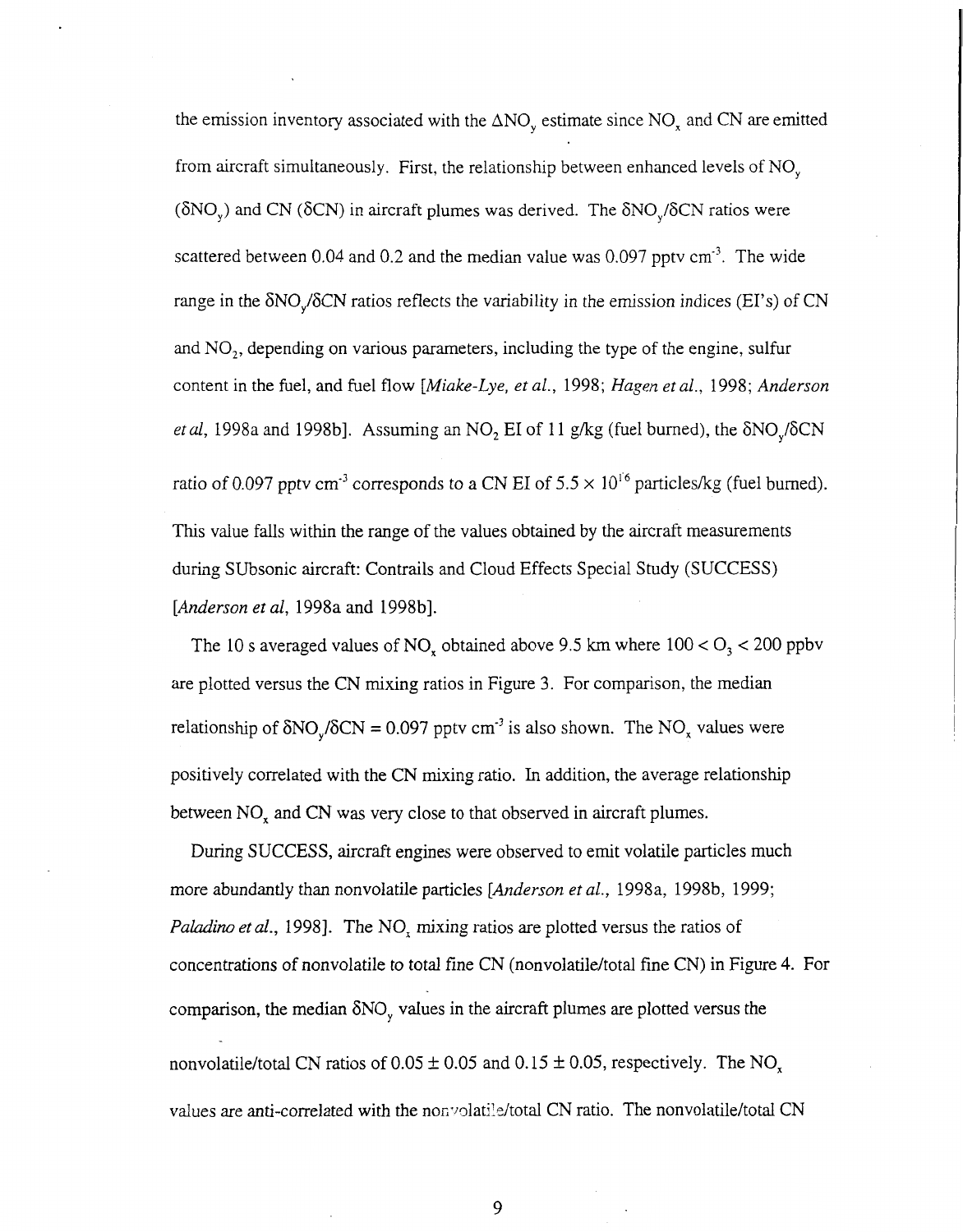ratio was 0.2 where  $NO_x = 200$  pptv increasing to  $0.4 \pm 0.1$  where  $NO_x = 80$  pptv. It is also seen that the nonvolatile/total CN ratios higher than 0.4 were dominated by air masses with  $\Delta NO_x$  values lower than 100 pptv. In the aircraft plumes, the  $\delta NO_y$  values also decreased with the increase of the nonvolatile/total fine CN ratios. These values are close to those extrapolated from the non-plume data.

The similarity in the  $NO<sub>x</sub>-CN$  correlation in the LS air and aircraft plumes was caused by the order of magnitude similarity in the lifetimes of  $NO<sub>x</sub>$  and CN. After being emitted from aircraft at 10 km,  $NO<sub>x</sub>$  is oxidized to higher-oxide nitrogen, primarily to  $HNO<sub>3</sub>$  with a time constant of about 1-2 weeks in the 100 < *0,* < 200 ppbv region. On the other hand, CN is lost primarily through coagulation with CN for CN mixing ratios higher than 500 cm<sup>-3</sup>. The half-lifetime of CN with a diameter of 18 nm at a CN mixing ratio of 1000 cm<sup>-3</sup> is about two days and decreases inversely in the CN mixing ratio *[Pruppacher and Klett*, 1997]. The NO<sub>x</sub> and CN are transported from the LS to the troposphere in two weeks time *[Schoeberl et al.,* 19981, limiting the ultimate age of the aircraft-affected air.

NO, has sources in the troposphere other than emissions from aircraft as discussed in the introduction. Similarly, CN is also produced in the troposphere by processes including condensation of sulfuric acid. In addition to aircraft emissions, the mixing of tropospheric air high in  $NO<sub>x</sub>$  and CN into the stratosphere might have contributed to the positive  $NO_x-CN$  and  $NO_x/NO_y-CN$  correlations. However, it is unlikely that this process had a pronounced effect on the observed correlations given that the  $NO<sub>x</sub>$  mixing ratios failed to show significant correlation with either the CO or  $H_2O$  mixing ratios (not shown). Similarly, CN failed to show significant correlation with either CO or  $H_2O$ . In turn, the CO and H,O mixing ratios observed during SONEX generally decreased with the 0, mixing ratios as expected from the tropospheric-stratospheric exchange. Therefore, it is unlikely that the enhanced levels of  $NO<sub>x</sub>$  and CN in the LS were primarily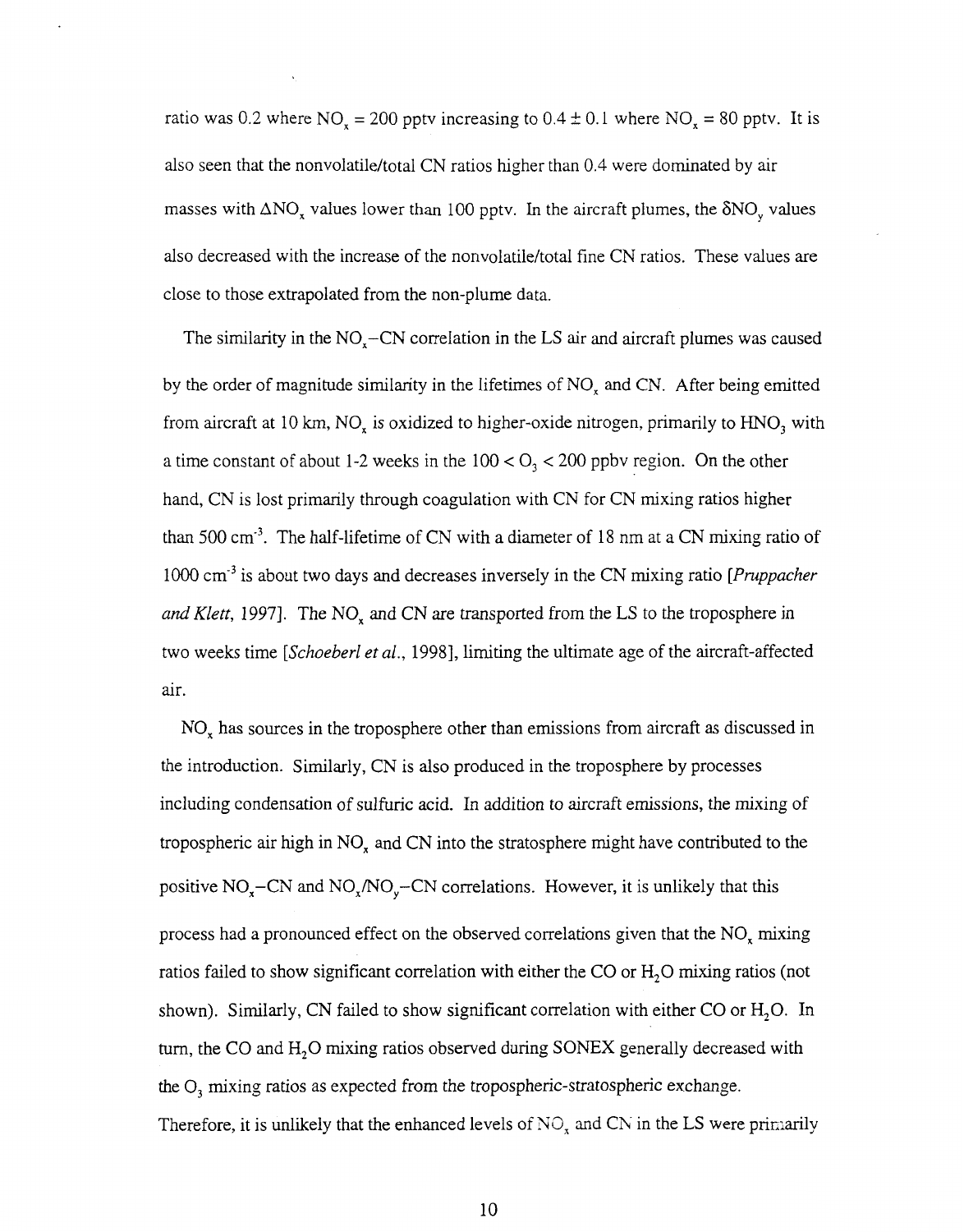caused by transport of these species from the troposphere.

The increase in the NO, values due to aircraft exhaust over the US continent and in NAFC can be estimated using two independent parameters which characterize the impact of aircraft emissions:  $\Delta NO_{v}$  and CN mixing ratios. From equations (1) – (3), the background values of CN,  $NO_x$ , and  $NO_x/NO_y$  ratio where  $100 < O_3 < 200$  ppbv are defined as  $833 \pm 310$  cm<sup>-3</sup>,  $89 \pm 37$  pptv, and  $0.13 \pm 0.052$ , respectively, as the values for  $\Delta NO_y = 0$ . On the other hand, the median values of NO<sub>x</sub> and NO<sub>x</sub>/NO<sub>y</sub> ratio where CN was between 500 and 1000 cm<sup>-3</sup> were  $95 \pm 30$  pptv and  $0.14 \pm 0.046$ , respectively. These  $NO<sub>x</sub>$  and  $NO<sub>x</sub>/NO<sub>y</sub>$  values are close to those determined from equations (1) and (2). The median and average values of CN,  $NO_x$ , and  $NO_x/NO_y$  ratio are summarized in Table 1, together with the background values. Based on these values, we estimated the aircraft emissions to have increased the values of CN,  $NO_x$ , and  $NO_x/NO_y$  ratio by 460 cm<sup>3</sup>, 79 pptv, and 0.10, respectively, on average. These values correspond to increases in CN and NO, by about 55 and 80 9% above the background, respectively. **A** significant portion of the  $NO_x$  values was in the range of 200-300 pptv, corresponding to an aircraft impact of a factor of 3.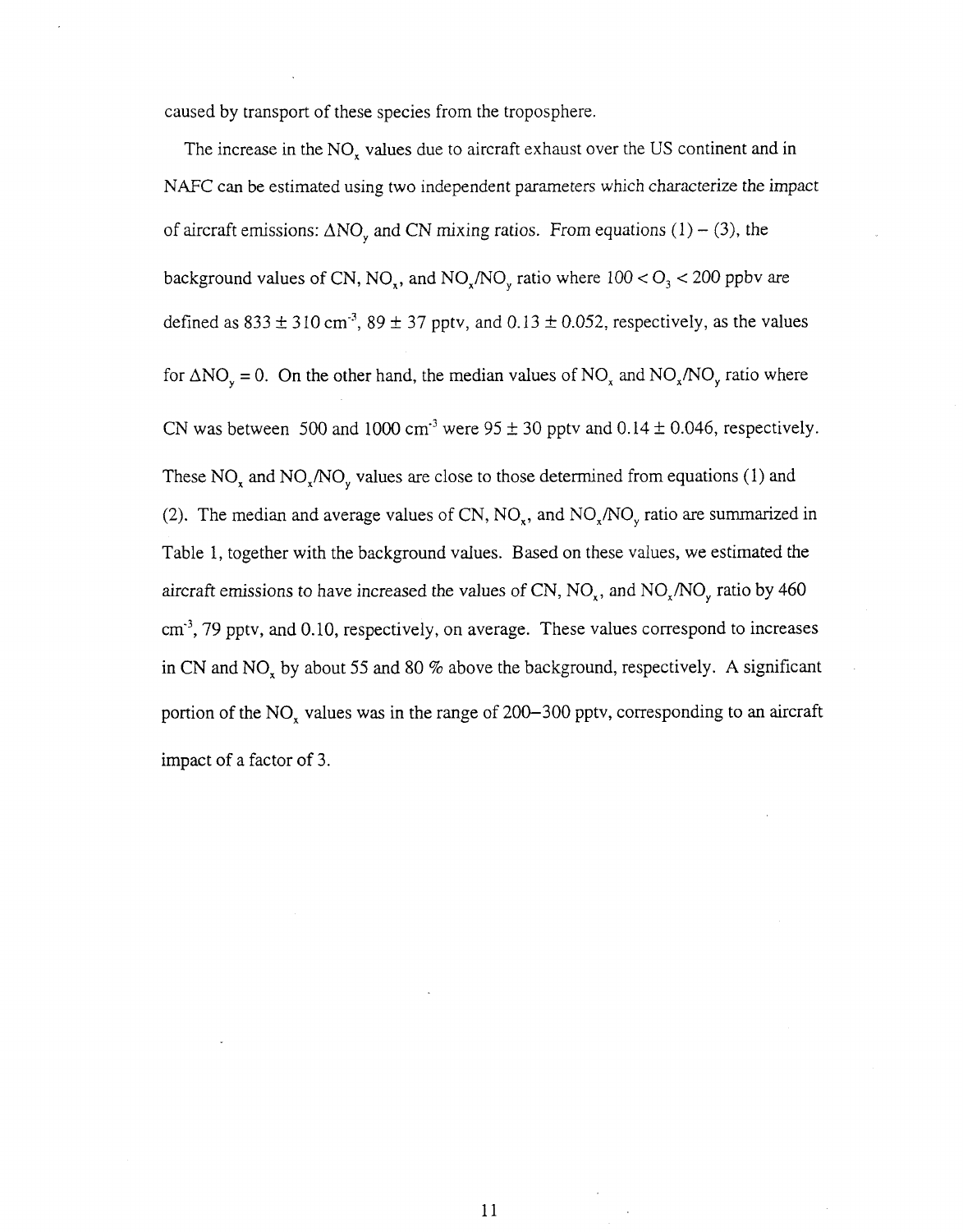# **Conclusions**

It is very likely that aircraft emissions had a significant impact on the NO, levels in the LS over the US continent and North Atlantic Ocean inasmuch as the  $NO<sub>x</sub>$  and mixing ratios above 9.5 km were significantly correlated with the independent parameters of aircraft emissions, i.e.,  $\Delta NO$ , levels, CN values, and nonvolatile/total CN ratios. In order to estimate quantitatively the impact of aircraft emissions on  $NO<sub>x</sub>$  and CN, the background levels of CN,  $NO_x$  and  $NO_x/NO_y$  ratios where  $100 < O_3 < 200$  ppbv were derived from the correlations of these quantities with  $\Delta NO_{v}$ . The aircraft emissions are estimated to have increased the values of  $NO_x$  and  $NO_x/NO_y$  ratio by 79 pptv and 0.10 on average, which corresponds a 80-90 96 overall increase.

*Acknowledgments.* This work was supported by the SASS Program at NASA. We wish to thank the flight and ground crew of the NASA Ames Research Center for their DC-8 aircraft operations. We would also like to thank N. Toriyama, T. Kurimoto, M. Kanada, H. Jindo, and P. Yue for their assistance in instrument construction, laboratory tests, preparation of experiments, and data processing. The lifetime of CN was calculated by B. Liley. This work was partially supported by the Japanese Ministry of Education, Science and Culture.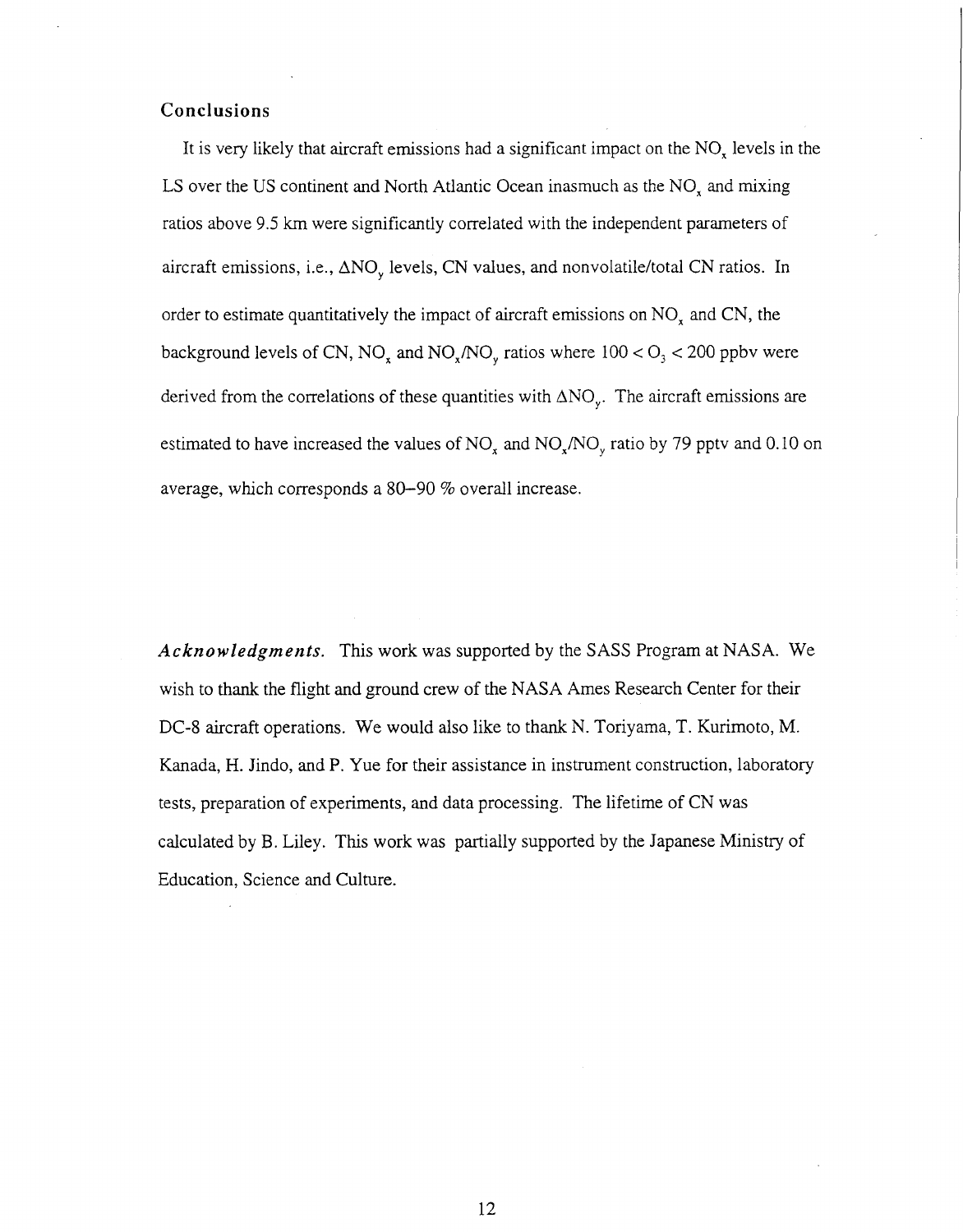# **References**

Anderson, BE., et al., *Geophys. Res. Lett.,* this issue.

- Anderson, B.E., W.R. Cofer, J.D. Barrick, D.R. Bagwell, and C.H. Hudgins, Airborne observations of aircraft aerosol emissions I: Total nonvolatile particle emission indices, *Geophys. Res. Lett., 25,* 1689-1692, 1998a.
- Anderson, BE, W.R. Cofer, J.D. Barrick, D.R. Bagwell, and C.H. Hudgins, Airborne observations of aircraft aerosol emissions 11: Factors controlling volatile particle production, *Geophys. Res. Lett., 25,* 1693-1696, 1998b.
- Baughcum, S.L., T.G. Tritz, S.C. Henderson, and D.C. Pickett, Scheduled civil aircraft emission inventories for 1992: Database development and analysis, *NASA Contract Rep., CR-4700,* April, 1996.
- Gardner, R.M. (Ed), ANCATEC2 aircraft emission inventories 1991/1992 and 2015: Final report, Produced by the ECAC/ANCAT and EC working group, 1998.
- Carroll, M.A., D. Montzka, G. Hubler, K.K. Kelly, and G.L. Gregory, In situ measurements of NO, in the airborne Arctic stratospheric expedition, *Geophys. Res. Lett., 17,* 493-496, 1990.
- Diirbeck, T., and T. Gerz, Dispersion of aircraft exhausts in the free atmosphere, J. *Geophys. Res., 101,* 26007-26-15, 1996.
- Hagen, D., P. Whitefield, J. Paladino, M. Trueblood, and H. Lienfield, Particulate sizing and emission indices for a jet engine exhaust sampled at cruise, *Geophys. Res. Lett., 25,* 1681-1684, 1998.
- Hofmann D.J., R.S. Stone, M.E. Wood, T. Deshler, J.M. Harris, An analysis of 25 years of balloonborne aerosol data in search of a signature of the subsonic commercial aircraft fleet, *Geophys. Res. Lett., 25,* 2433-2436, 1998.
- Jaegle, L., *et al.*, Sources and chemistry of NO<sub>x</sub> in the upper troposphere over the United States, *Geophys.. Res. Lett., 25,* 1705-1708, 1998.

Kotamarthi, V.R., *etal.,* Evidence of heterogeneous chemistry on sulfate aerosols in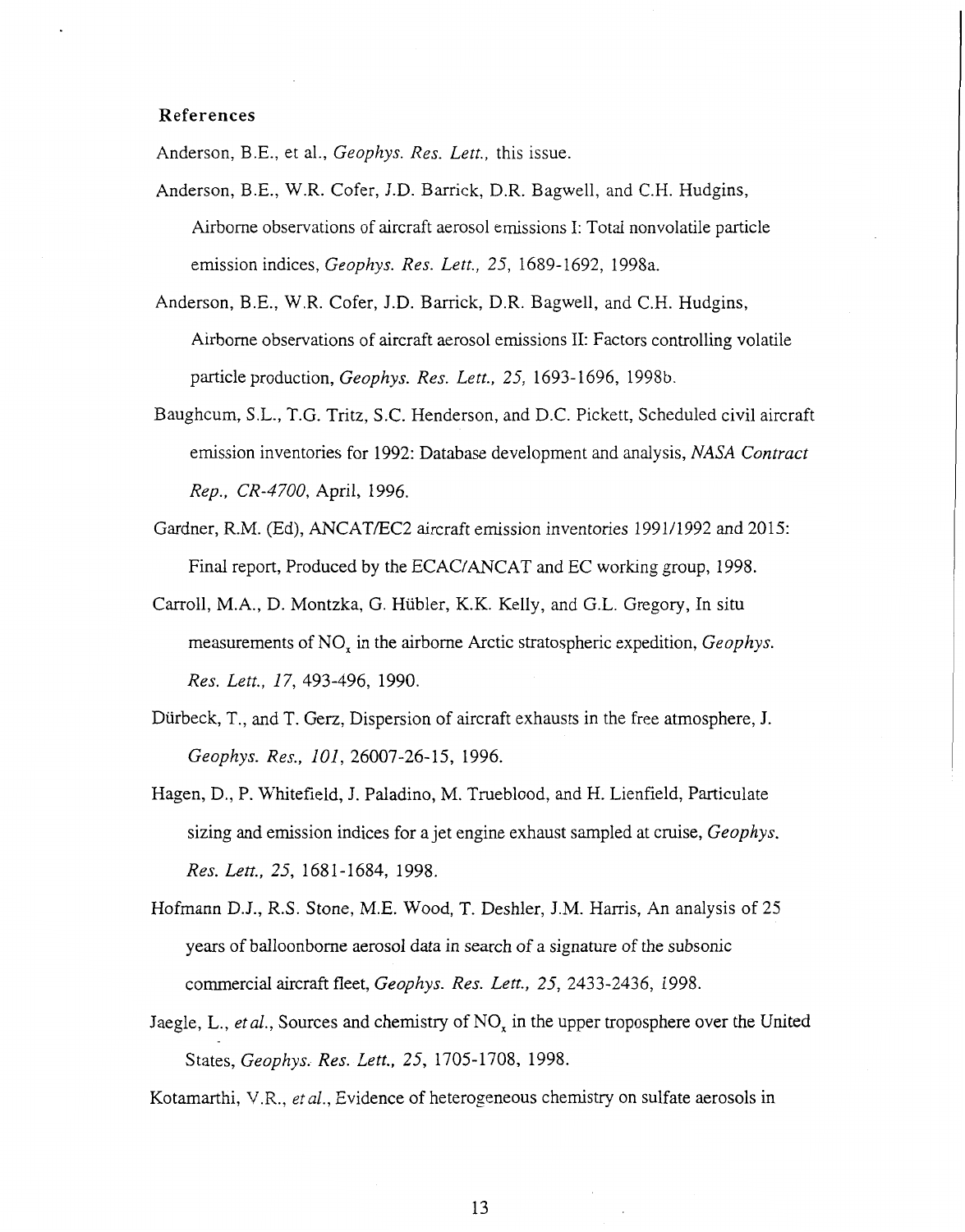stratospherically influenced air masses sampled during PEM-West B, *J. Geophys. Res., 102,* 28452-28436, 1997.

- Miake-Lye, R.C., *et. al.*, SOx oxidation and volatile aerosol in aircraft exhaust plumes depend on fuel sulfur content, *Geophys. Res. Lett., 25,* 1677-1680, 1998.
- Paladino, J., P. Whitefield, D. Hagen, A.R. Hopkins, and M. Trueblood, Particle concentration characterization for jet engine emissions under cruise conditions, *Geophys. Res. Lett., 25,* 1697-1700, 1998.
- Pruppacher, H.R., and J.D. Klett, Microphysics of clouds and precipitation, KIuwer Academic Publications, 1997.
- Singh, H.B., A.M. Thompson, and H. Schlager, 1997 SONEX Airborne Mission: Overview and accomplishments, *Geophys. Res. Lett.,* this issue.
- Schlager, H., *et al.*, In situ observations of air traffic emission signatures in the North Atlantic flight corridor, *J. Geophys. Res., 102,* 10739-10750, 1997.
- Schoeberl, M.R., C.H. Jackman, and J.E. Rosenfield, A Lagrangian estimate of aircraft effluent lifetime, *J. Geophys. Res., 103,* 10817-10825, 1998.
- Weinheimer, A., *et al.*, Meridional distribution of  $NO_x$ ,  $NO_y$ , and other species in the lower stratosphere and upper troposphere during AASE II, *Geophys. Res. Lett., 21,* 2583-2586, 1994.
- Witte, J.C, **I.A.** Folkins, J. Neima, B.A. Ridley, J.G. Walega, and A.J. Weinheimer, Large-scale enhancements in  $NO/NO<sub>v</sub>$  from subsonic aircraft emissions: Comparisons with observations, *J. Geophys. Res., 102,* 28169-28175, 1997.

Author addresses

H. Ikeda, M. Koike, Y. Kondo, and Y. Zhao, Solar-Terrestrial Environment Laboratory, Nagoya University, 3-13 Honohara, Toyokawa 442-8507, Aichi, Japan. (email: kondo@stelab.nagoya-u.ac.jp)

B.E. Anderson, E.V. Browell, G.L. Gregory, G.W. Sachse, Atmospheric Science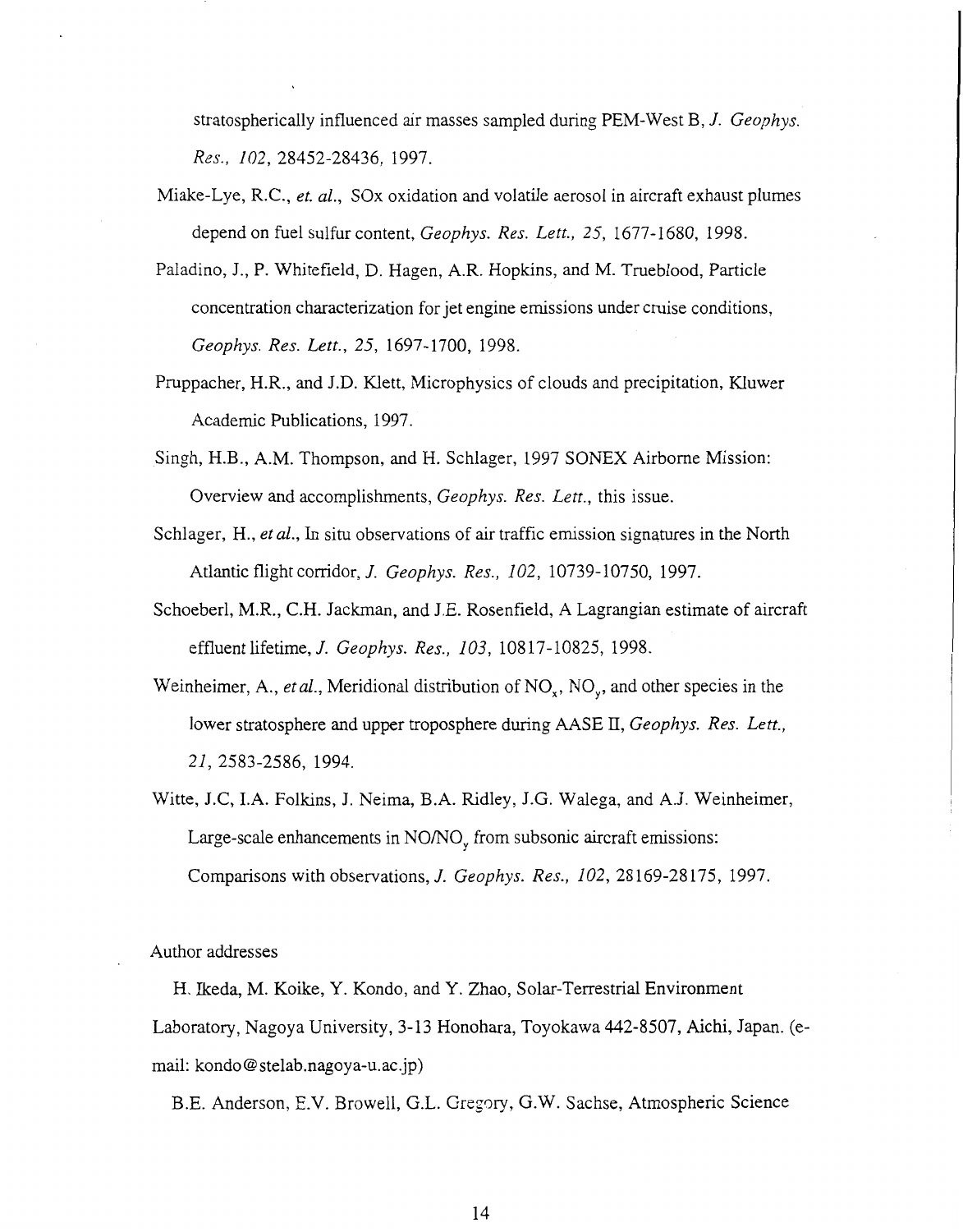Division, NASA Langley Research Center, Hampton, **VA** 2368 1.

K.E. Brunke, Department of Biology, Chemistry, and Environment Science, Chistopher Newport University, Newport News, VA.

K. Kita, Department of Earth and Planetary Physics, Graduate School of Science, University of Tokyo, Tokyo 113, Japan.

T. Sugita, National Institute for Environmental Studies, 16-2, Onogawa, Tsukuba 305-0053, Ibaraki, Japan.

R.E. Shetter, Atmospheric Chemistry Division, National Center for Atmospheric Research, 1850 Table Mesa Drive, Boulder CO 80303.

H.B. Singh, NASA Ames Research Center, Moffett Field, CA 94035.

L. Jeagle, Department of Earth and Planetary Sciences, Harvard University, 29 Oxford Street, Pierce Hall, Cambridge, MA 02138.

A.M. Thompson, NASA Goddard Space Flight Center, Code 9 16, Greenbelt, MD 2077 1-000 1.

M.J. Mahoney, Jet Propulsion Laboratory, 4800 *Oak* Grove Drive, Pasadena, CA 91 109-8099.

S.C. Liu, School of earth and Atmospheric Sciences, Georgia Institute of Technology, 212 Bobby Dodd Way, Atlanta, GA 30332-340.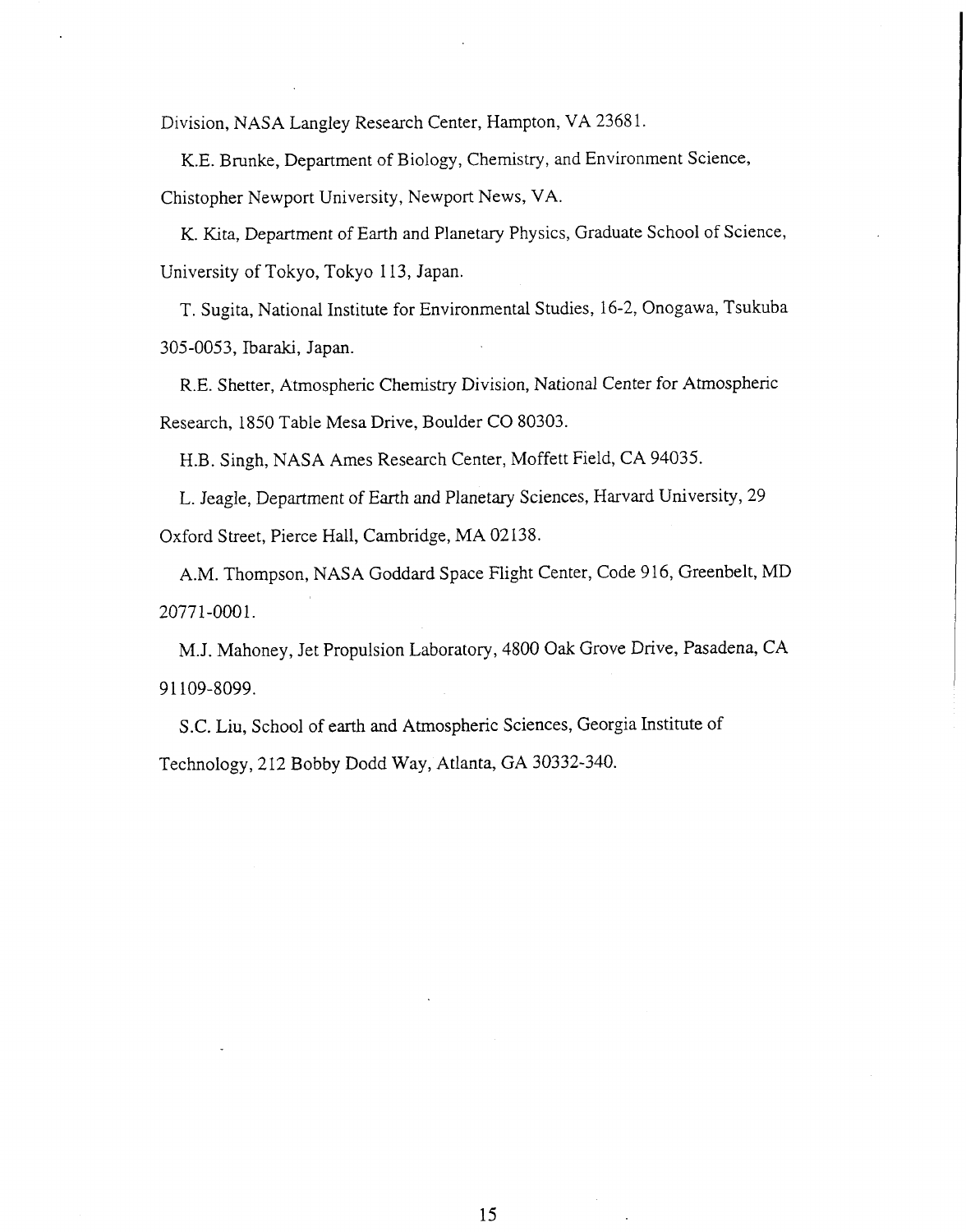## **Figure captions**

Figure 1a. Profiles of NO<sub>x</sub> mixing ratios for air masses where 100 ppbv  $<$  O<sub>3</sub>  $<$  200 ppbv and 200 ppbv  $\langle O_3$ . The median values at each 1 km step are also shown. The bars indicate central 67 % values.

Figure 1b. Same as Figure 1a but for  $\Delta NO_y$  values. The values above 8.5 km are shown.

Figure 2. NO<sub>x</sub> mixing ratios plotted versus  $\Delta NO_y$  above 9.5 km. The  $\Delta NO_y$  values are the calculated increases in NO, along five-day back trajectories. Where 100 ppbv < *0,* <sup>&</sup>lt; 200 ppbv, the data points are classified according to the time (T) required to increase the  $\Delta NO$ <sub>y</sub> values by 50 %.  $0 < T < 1$  day (closed circles),  $1 < T < 2$  days (open circles), and  $3 < T < 5$  days (crosses).

Figure 3. NO, mixing ratio plotted versus CN mixing ratios observed above 9.5 km (closed circles). The least square fitted line is shown as a solid line. The median  $NO<sub>x</sub>-CN$  relationship obtained from aircraft exhaust plumes is shown as a dashed line.

Figure 4. NO<sub>x</sub> mixing ratios plotted versus the nonvolatile/total CN ratios. The points where  $\Delta NO_y > 100$  pptv and  $\Delta NO_y < 100$  pptv are shown as closed circles and open circles, respectively. The median values obtained from aircraft exhaust plumes are shown as large closed circles.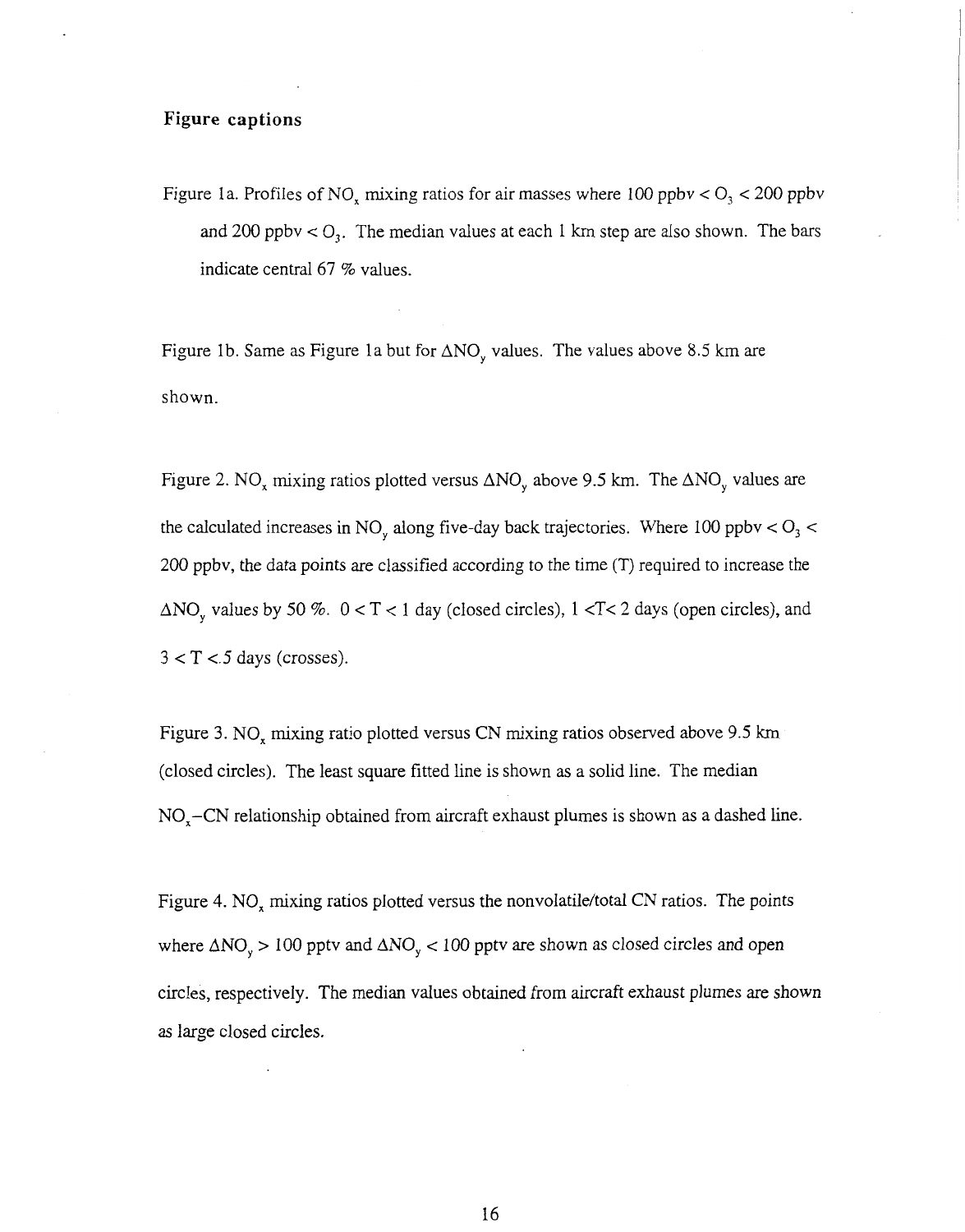Table 1. Background (BG), median (MED), and average values of CN,  $NO<sub>x</sub>$ , and NO,/NO, ratio observed above 9.5 km where 100 *e* 0, < 200 ppbv. The uncertainties in the background values were defined as the  $1-\sigma$  standard deviation of the differences between the observed values and those calculated from equations (1)–(3) where  $\Delta NO_y$  < 50 pptv.

|                         | $CN (cm-3)$           | $NO_x$ (pptv)      | $NO_{x}/NO_{y}$          |
|-------------------------|-----------------------|--------------------|--------------------------|
| <b>BG</b><br><b>MED</b> | $833 \pm 310$<br>1294 | $89 \pm 37$<br>168 | $0.13 \pm 0.052$<br>0.23 |
| Average $\pm 1\sigma$   | $1380 \pm 647$        | $166 \pm 83$       | $0.22 \pm 0.086$         |
| $MED-BG$                | 467                   | 79                 | 0.10                     |
| (MED-BG)/BG 56 %        |                       | 89%                | 77%                      |

 $\cdot$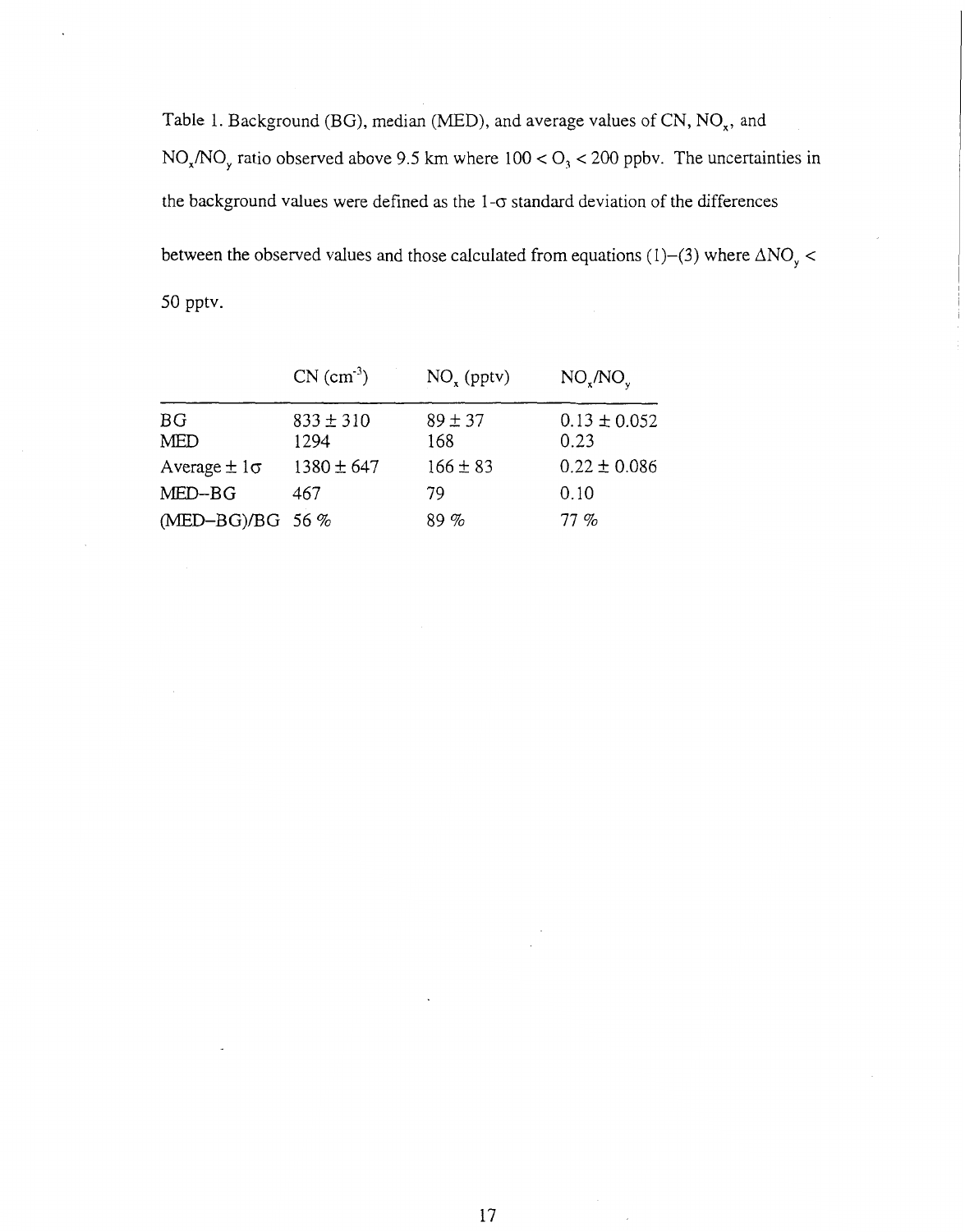

 $\sigma$ 

ر<br>مراجع

median and 67% value<br>No lightning, SZA<87deg<br>Without spike and intrusion<br>10 second average<br>Plot: 981223 Data: all\_mg10\_N1<br>Data: all\_mg10\_N1<br>Name: NOx-Alt(med\_measCoz).QPC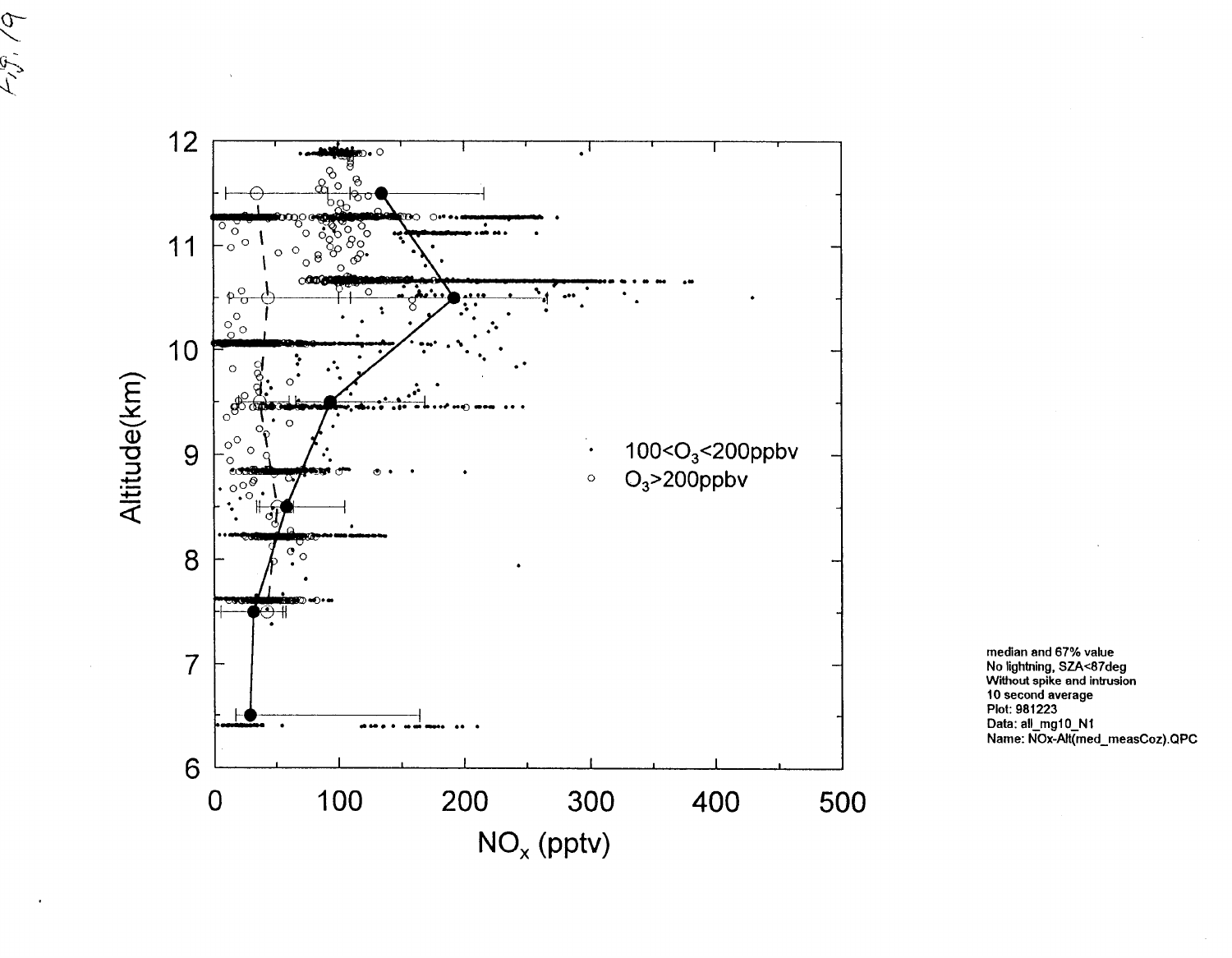

 $\mathcal{F}_{\mathfrak{t}}^{\mathfrak{t},\mathfrak{F}}/\mathfrak{p}$ 

5day ∆NOy(No damping, kinematic)<br>median and 67% value No lightning, SZA<87deg<br>Without spike and intrusion<br>10 second average Plot: 981224, Data: all\_mg10\_N1<br>Name: d5NOy-Alt(med\_measCoz).QPC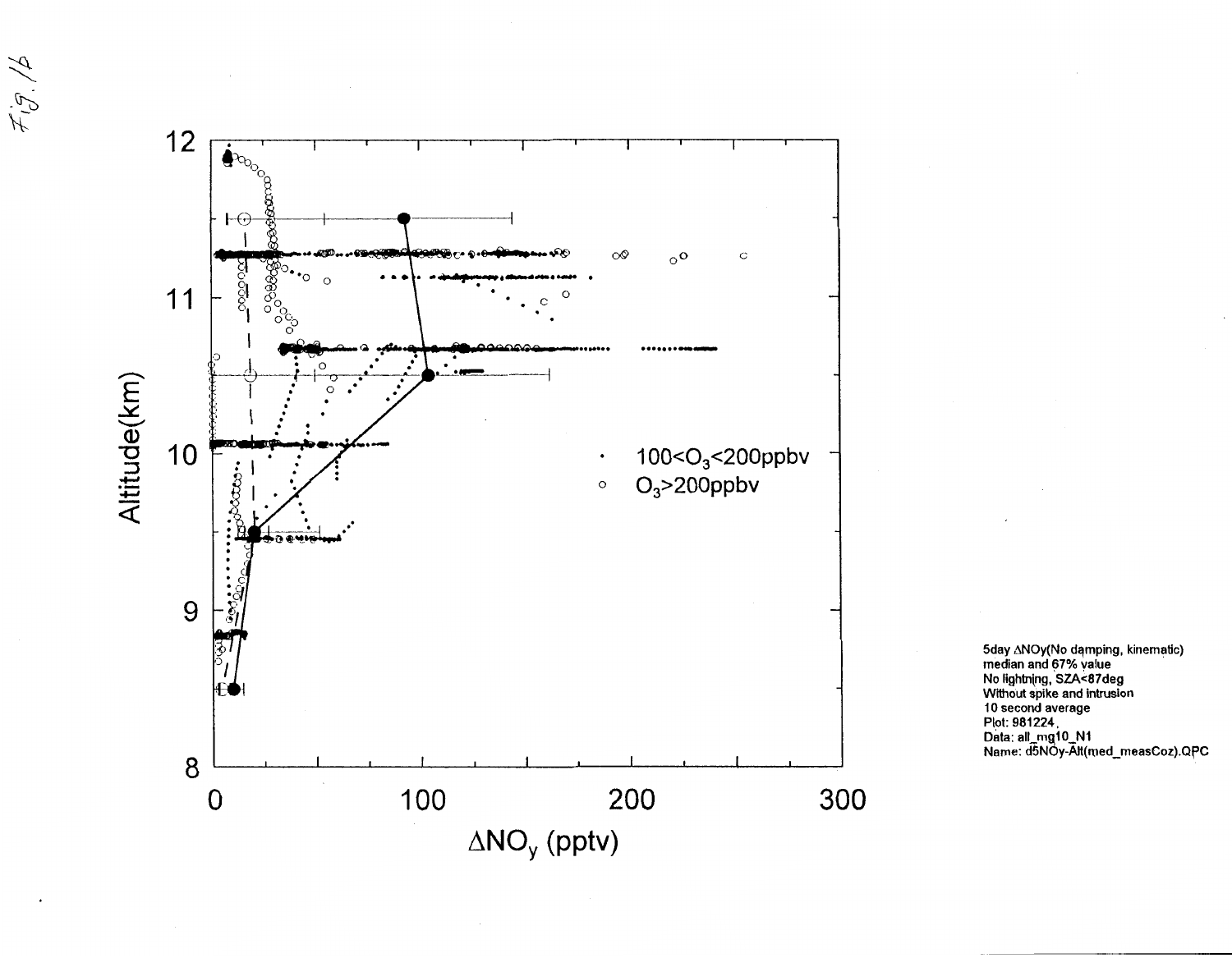

スパイ

No lightning, without spikes and intrusion 5 days  $\triangle$ NOy (No damping, kinematic) 1 minute average<br>Plot: 981223 Data: amg10\_1MZm9.5<br>Name: d5NOy-NOx(Cday).QPC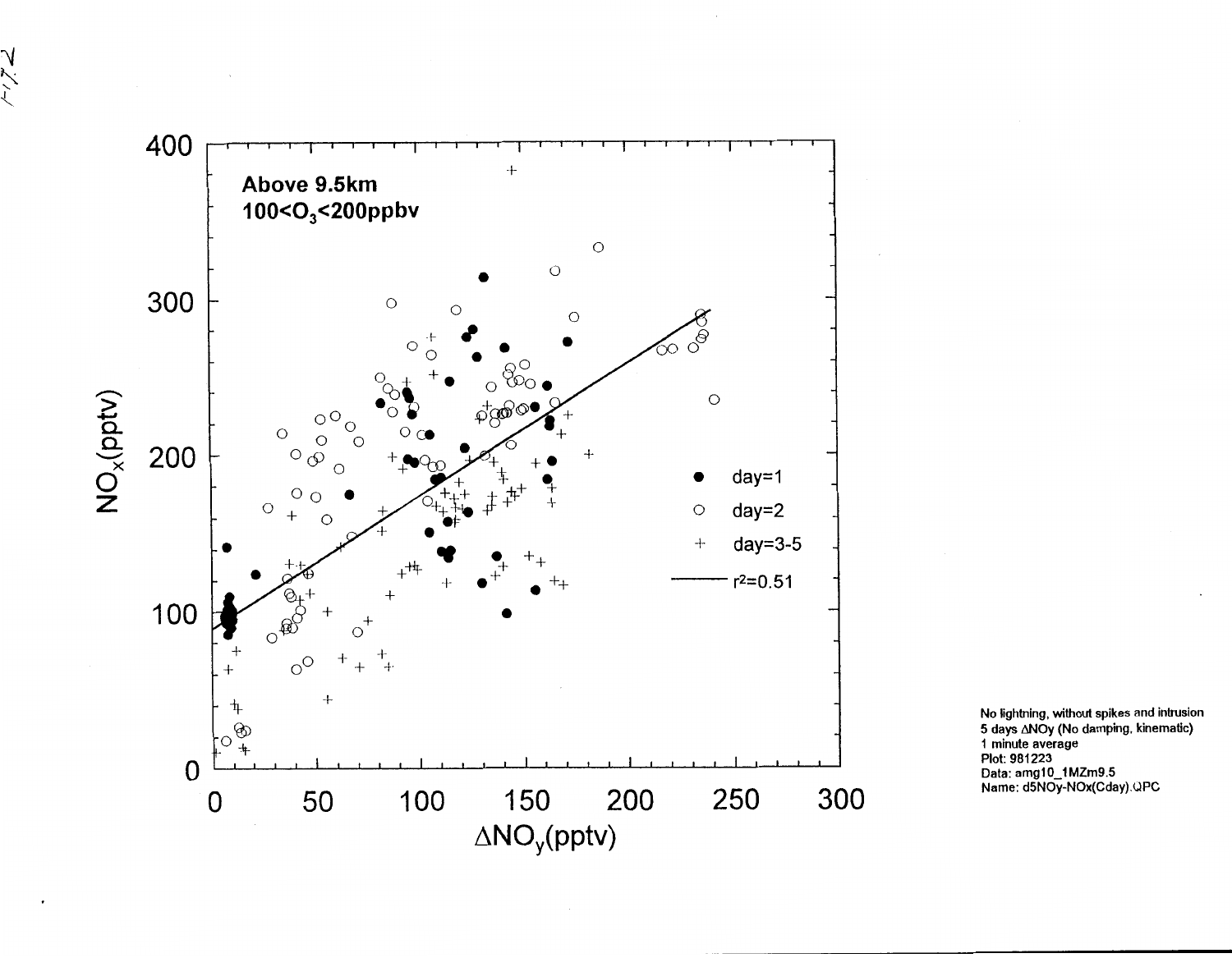

No lightning, SZA<87deg<br>without spike and intrusion<br>10 second average<br>Plot: 981223 Data: amg10\_N1Zm9.5<br>Name: Fine-NOx.QPC